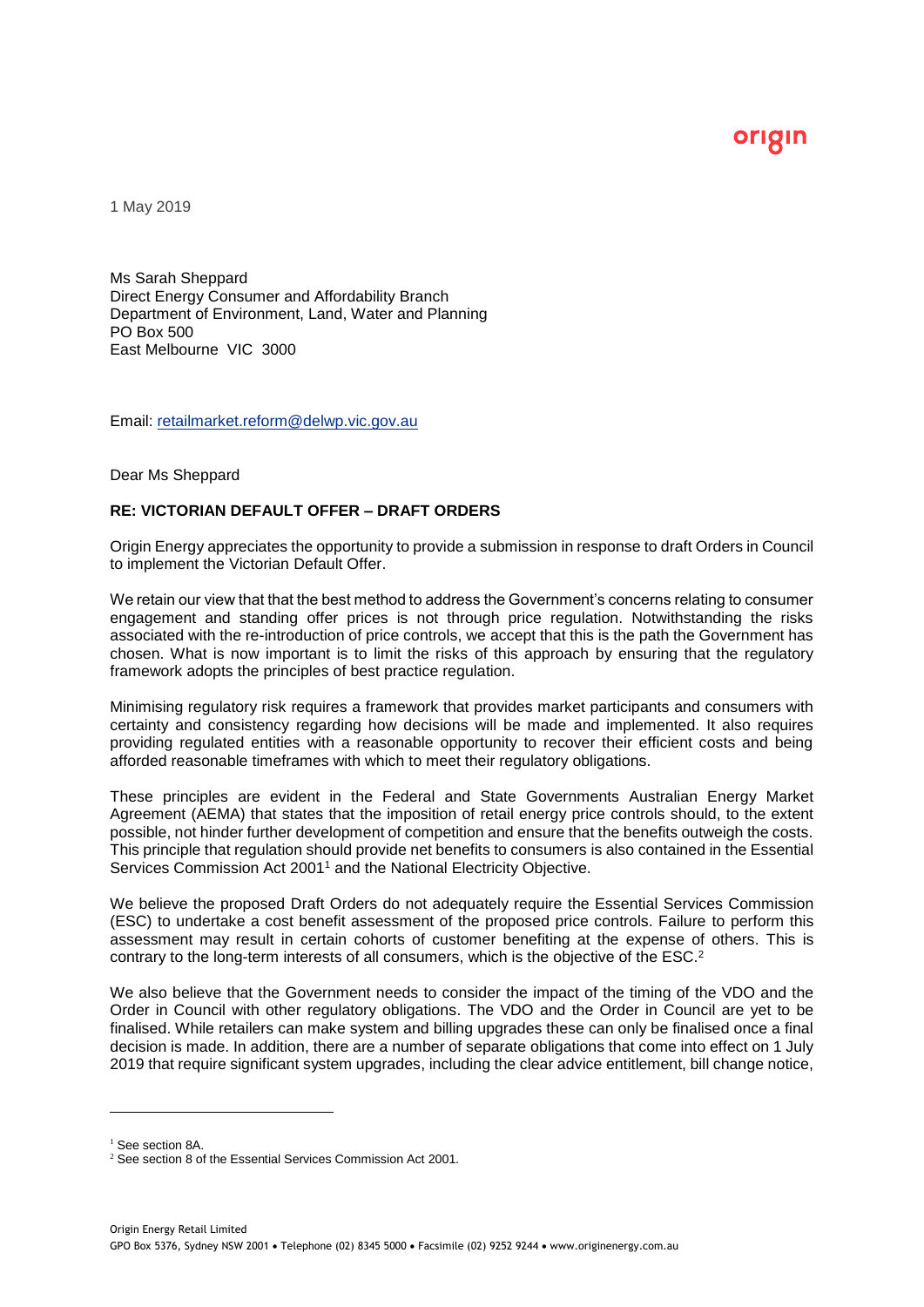best offer on bills, and GST inclusive billing. In addition, changes to the Energy Retail Code to support the Victorian energy fact sheets to come into effect on 1 July are yet to be finalised.

There are also national obligations that are not compatible with the Victorian reforms such as the Australian Energy Regulator's Default Market Offer (DMO) and reference price, which also commence on 1 July 2019.

We are concerned that the ability of retailers to implement these reforms has been considered independent of one another and not collectively.

The cumulative impact of these reforms is a significant, particularly given the short lead-in times provided. The short timeframes mean that retailers are forced to undertake expeditated processes to ensure they can go live on the specified dates. Without adequate time to undertake robust implementation and testing that we would normally adopt, there is a greater risk that there will be errors which means that the reforms may not operate on 1 July 2019 as intended. As a result, customers may not receive the experience they expect and deserve.

We believe the Government ought to apply a more flexible approach to how these reforms are delivered. This could include allowing a staggered approach to prioritise key reforms first with less critical reforms to follow. In this way all reforms could be completed by the time the ESC has powers to directly determine prices for the VDO in future periods.

Finally, given the potential risks to the competitiveness of the market and those most engaged consumers, we believe an assessment of the effectiveness of the VDO framework should take place no later than every two years.

Origin's responses to specific issues raised by the Department are set out below.

## *Is the objective in clause 3 of the draft section 13 Order clear and appropriate?*

The Terms of Reference issued by the Government to the ESC for the purposes of calculating a VDO to apply from 1 July 2019, include the objective that the VDO should be calculated in a manner '…without impeding the consumer benefits experienced by those most active in the market'.

The objective included at clause 3 of the Draft Orders ignores this requirement. Furthermore, clause 11 of the Draft Orders remove the application of section 33(4) of the ESC Act applying to the ESC in the development of a VDO. This clause requires the ESC in making a determination to ensure that: a) the expected costs of the proposed regulation do not exceed the expected benefits; and b) the determination takes into account and clearly articulates any trade-offs between costs and service standards.

We believe that the Orders must reflect and be consistent with all the obligations set out in the ESC Act. To do otherwise will result in a fragmented regulatory framework and erode the fundamental principle of regulatory certainty and thereby create regulatory risk.

## *Does Clause 6 of the draft section 13 Order adequately give effect to the VDO for the initial period from 1 July 2019 to 31 December 2019?*

The Terms of Reference issued to the ESC only applies to consumers on standing offers comprising flat tariffs (and flat tariff with controlled load) for the period 1 July 2019 to 31 December 2019. The Draft Order provides that standing offers comprising other types of tariffs will not be subject to price regulation for this period, however, customers will be able to opt-in to the VDO.

During the regulatory period on or after 1 January 2020, the standing offer tariffs must comply with any future VDO determination.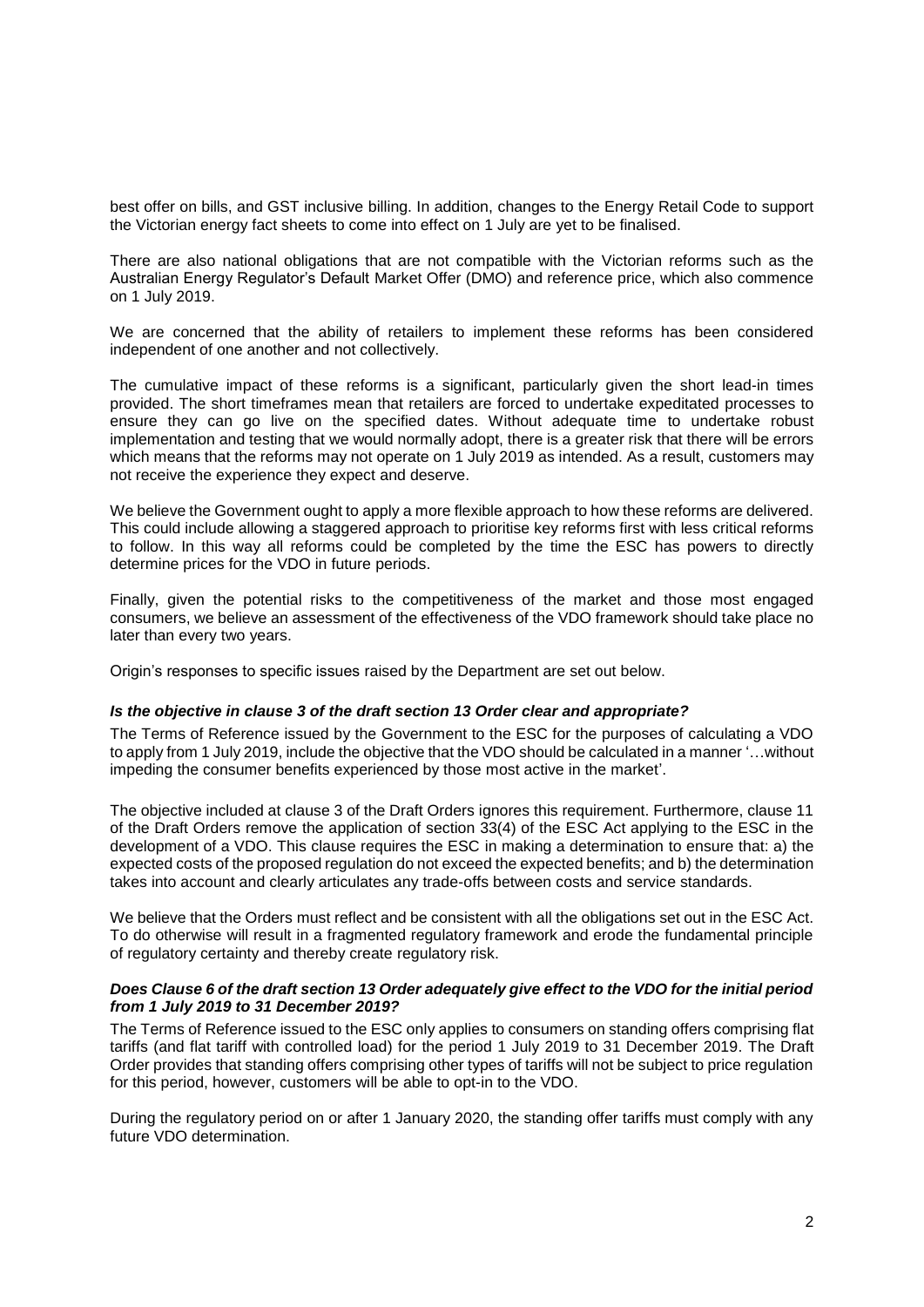We are concerned that under these arrangements, a customer with an underlying flexible (i.e. TOU or demand) network tariff could seek access to a flat tariff VDO. Under these circumstances the financial risk of a mismatch in tariffs would reside with the retailer.

To avoid this risk, any underlying network tariff should mirror the regulated retail tariff.

## *Does clause 9 of the draft 13 Order appropriately reflect the objectives of the VDO? What would be the implications of the alternative option – the VDO continuing to be a flat tariff (or flat tariff with controlled load tariff) only?*

Clause 9 of the Draft Orders allows the ESC to determine prices for a VDO or the manner in which the prices a retailer may charge are to be determined or calculated.

As a result, the Draft Orders provide an element of discretion regarding how a VDO could be derived.

On the one hand it could allow the ESC to adopt an AER DMO style approach where it sets an annual reference bill for the retailer to determine their own tariffs. On the other hand, it could apply a method similar to that adopted in the current VDO determination where the ESC determines a specified value.

It would be preferable for the ESC to maintain a consistent approach that adequately takes into account a retailer's costs, as provided for in section 33 of the ESC Act.

#### *Does the approach and methodology specified in clause 11 of the draft 13 Order appropriately reflect the objectives of the VDO? Are there any other matters the ESC should be required to consider in setting prices for the VDO?*

Origin considers that the objectives need to be expanded to capture the intent for the VDO not to impede the consumer benefits experienced by those most active in the market.

A key precondition to achieve this outcome is for the VDO to be set to provide a reasonably priced safeguard option but also at a level that still supports the development and maintenance of competition. The VDO needs to be set at a level that will allow efficient retailers to compete beneath the level of the VDO while still earning a normal return on capital. We believe this is best achieved through the inclusion of headroom and the selection of appropriate cost benchmarks.

Introducing a regulated price carries significant risks to the efficient operation of a market from regulatory error. If the VDO price is set too high, then we would expect more intense competition will compete away any excess margin over time. However, given the requirement to exclude headroom and only include modest customer acquisition and retention costs, this outcome is unlikely. On the other hand, if the VDO price is too low, then this will more likely to negatively impact competition.

In its advice to the COAG Energy Council on the customer and competition impacts of the DMO, the AEMC noted that retailers use market segmentation to compete. Where a regulated price is set below a retailer's standing offer, the retailer may seek to offset these losses by reducing the level of discount available on market offers. As a result, this creates a risk of convergence to the regulated price. The AEMC noted that when price regulation was re-introduced into the United Kingdom, there was a significant reduction in price dispersion.

Given the magnitude of the potential risks of regulatory error, we believe the ESC ought to conduct similar sensitivity analysis as part of a cost benefit assessment that ought to form part of the objectives set out in the Order in Council.

## *Information on Customer bills*

Section 7 requires a retailer's electricity bill to include information about how the customer may access the VDO. This information must be in plain English and prominent on the electricity bill.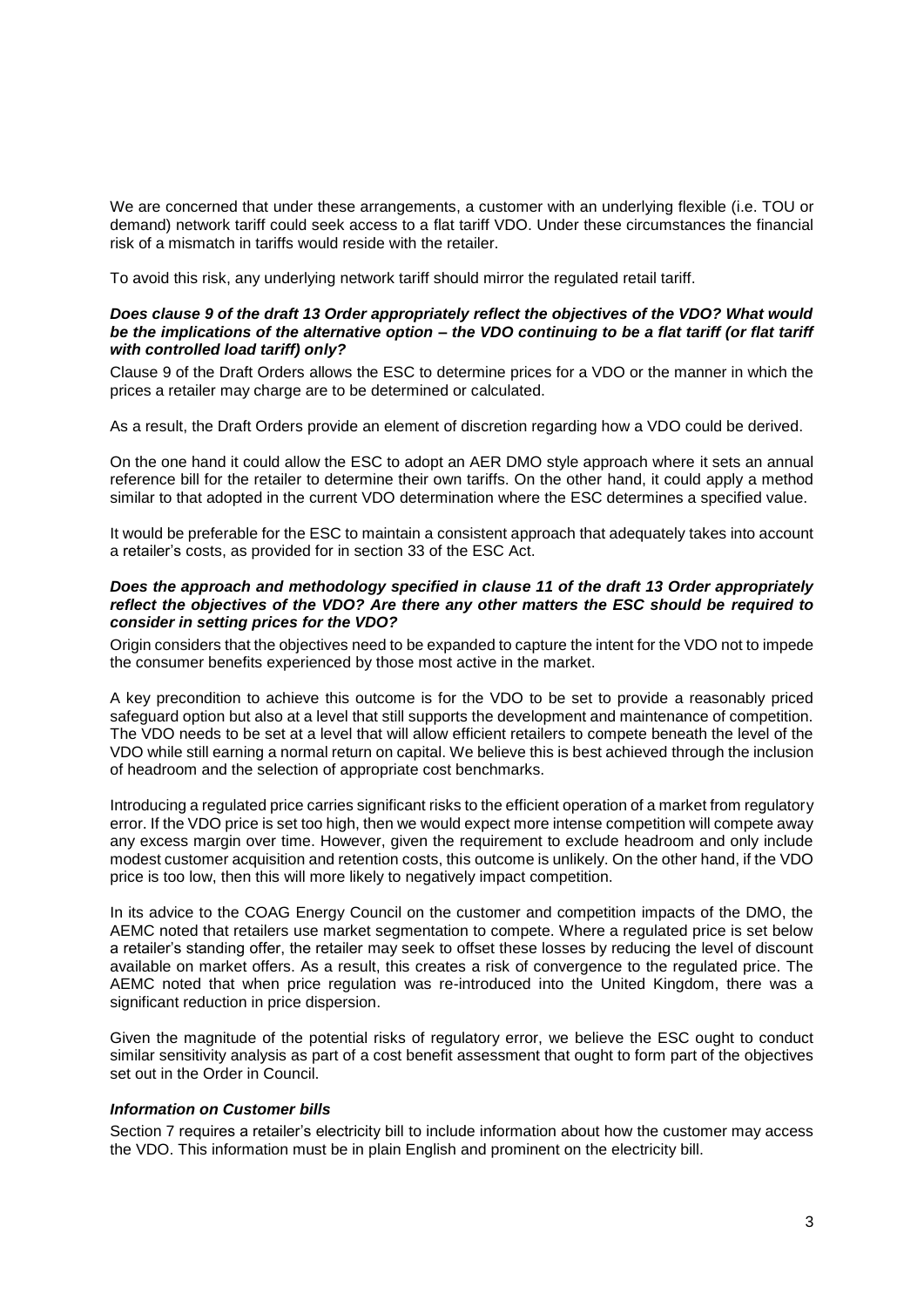We also note that under the clear advice entitlement amendments to the Energy Retail Code, retailers are also required to provide customers with a deemed best offer message prominently displayed on the front page of their bill.

In addition, changes to the Energy Retail Code to support the Victorian energy fact sheets also come into effect on 1 July 2019.

Notwithstanding the pressure these cumulative reforms have on the ability of retailers to have systems and process completed and operational for 1 July 2019, we are concerned about the magnitude of information now being presented to customers in separate parts of their bill.

We believe the Government ought to consider allowing the retailers the flexibility to determine how best to present information regarding the VDO; whether this is incorporated in the same bill message box or separately, as long as the minimum requirements of the messaging are fulfilled.

This will alleviate some pressures on retailer system upgrades, but more importantly is likely to result in a better customer outcome as retailers are better placed to understand what messaging is likely to be more effective for their customers.

## *Will the approach proposed in clauses 14 and 15 adequately meet the Government's intention to enable discounted offers to be easily compared? Is the proposed method for determining the estimated annual cost of offers in Schedule 3 simple and easy to use?*

We consider that it is necessary that any discount is expressed as the difference between the total cost of the VDO and the estimated total annual cost of the offer to which the discount or benefit is applied.

In this regard, we consider that it would be useful for the Order to provide more clarity regarding what is intended to be captured by the definition of benefit.

In addition, clause 14(2) requires that a retailer that offers or gives a discount or other benefit to a prescribed customer must disclose, prior to an offer being accepted or the commencement of the discount being given, any and We all terms and conditions that apply in respect of the discount or benefit including (but not limited to) the prices the customer will revert to if those terms and conditions are not satisfied.

This effectively duplicates the clear advice entitlement in section 70H of the Energy Retail Code, which commences 1 July. It is also unclear how 14(2)(c) impacts on explicit informed consent—the ESC has ensured that the clear advice entitlement does not negate EIC if it is not undertaken. As a matter of principle, there should not be two regulations trying to achieve the same thing as that conflict can create issues of compliance burden, conflict of laws etc.

## *Is the proposed review period and approach appropriate?*

We believe the Orders should include a sunset clause and a mandatory annual review framework to regularly assess the effectiveness of the proposed price controls including whether it is delivering benefits or a market detriment. Given the risk of regulatory error to cause detriment to the market, especially those most engaged consumers, we believe this should occur no later than every second year.

# *Closing*

Minimising regulatory risk requires a framework that provides market participants and consumers with certainty and consistency regarding how decisions will be made and implemented. A fundamental aspect of the Order in Council must to be to require the ESC to undertake the necessary cost benefit assessment of regulation to ensure it fulfils its legislative objectives and ensuring that the VDO achieves